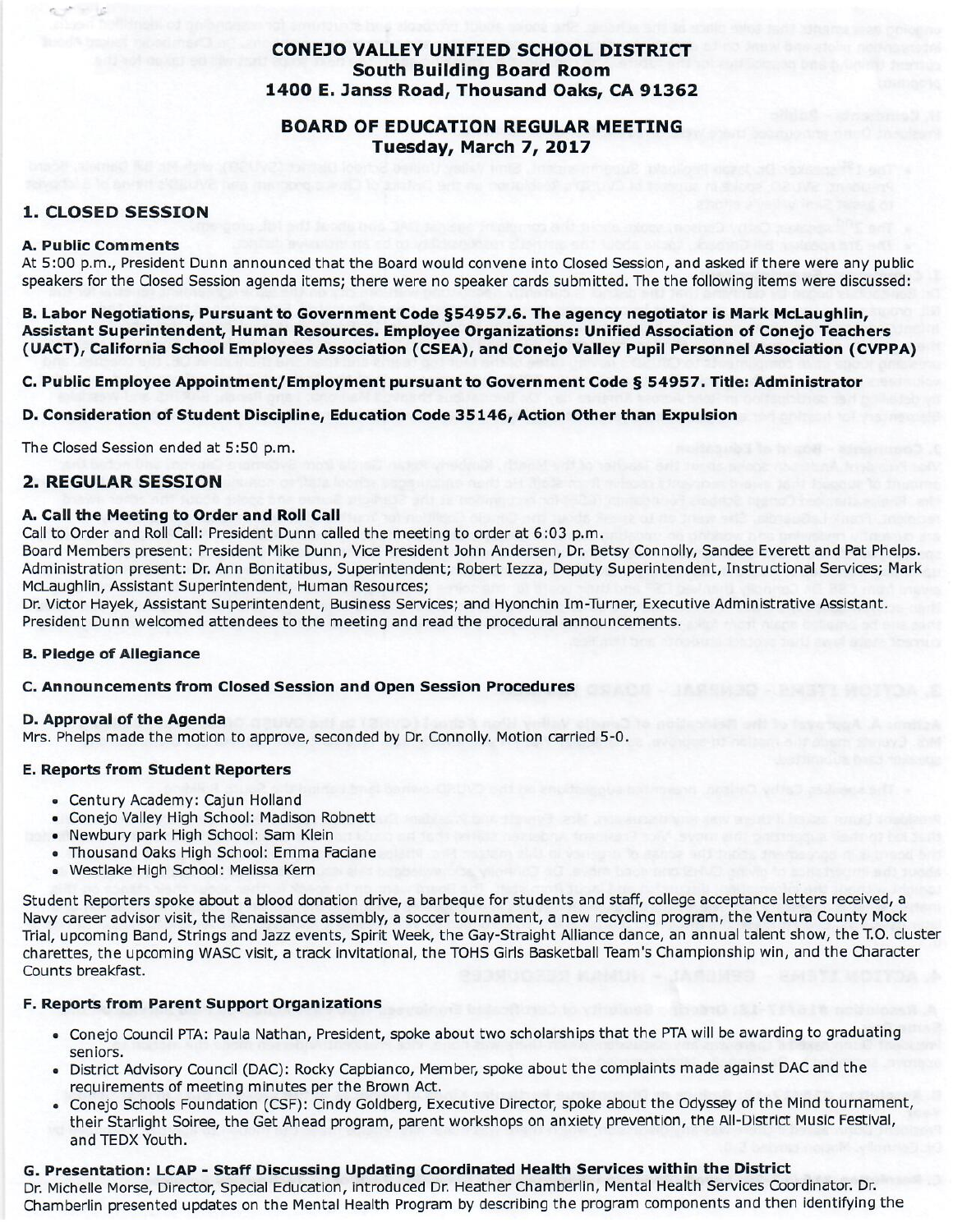. ongoing assesments that take place at the schools. She spoke about protocols and structures for responding to identified needs, intervention pilots and went on to explain the data from student profiles and program interventions. Dr. Chamberlin talked about current training and possibilities for the future. She concluded by speaking about the next steps that will be taken for the program.

### **H. Comments - Public**

President Dunn announced there were three speaker cards submitted.

- The 1<sup>st</sup> speaker, Dr. Jason Peplinski, Superintendent, Simi Valley Unified School District (SVUSD), with Mr. Bill Daniels, Board President, SVUSD, spoke in support of CVUSD's Resolution on the District of Choice program and SVUSD's hiring of a lobbyist to assist Simi Valley's efforts.
- The 2<sup>nd</sup> speaker, Cathy Carlson, spoke about the complaint against DAC and about the NfL program.
- •The 3rd speaker, Bill Gorback, spoke about the district's responsibility to be an inclusive district.

### **I. Comments - Superintendent**

Dr. Bonitatibus began by clarifying that the district is currently negotiating with the city on the lease agreement renewal for the NfL program and that parents should not be concerned about the program being eliminated. She explained that only the Infant/fodder portion of the program is being discussed regarding modifications. Dr. Bonitatibus went on to speak about the ingenuity at the Odyssey of the Mind tournament at WHS and attending the Ventura County Mock Trial. She noted that the presiding judge gave compliments to CVUSD's having three of the four top teams and then she thanked VCOE, the coaches, and volunteers involved. She then spoke about watching the TOHS Lady Lancers' win at the Regional CIF playoff game and concluded by detailing her participation in Read Across America day. Dr. Bonitatibus thanked Madrona, Lang Ranch, EARThS and Westlake Elementary for hosting her as a guest reader and also thanked community members for participating at the schools that day.

### **J. Comments - Board of Education**

Vice President Andersen spoke about the Teacher of the Month, Kimberly Retan Garcia from Sycamore canyon, and noted the amount of support that award recipients receive from staff. He then encouraged school staff to nominate colleagues for this award. Mrs. Phelps thanked Conejo Schools Foundation (CSF) for recognition at the Starlight Soiree and spoke about the other award recipient, Frank LaGuardia. She went on to speak about the Conejo Coalition for Youth and Families meeting where they are currently reviewing and working on updating bylaws originally created as the Joint Powers Authority. Mrs. Phelps concluded by speaking about the Youth Commission's Parent Information Program on mental health issues of teenagers and the city's upcoming workshop to help the community understand new marijuana laws. Mrs. Everett then congratulated Mrs. Phelps on her award from CSF. Dr. Connolly thanked CSF and their board for the soiree and congratulated Mrs. Phelps and Mr. LaGuardia. She then acknowledged the email requests she and other board members have received regarding a Safe Haven Resolution and asked that she be emailed again from folks who are interested in viewing the California School Board Association's documents regarding current state laws that protect students and families.

## **3. ACTION ITEMS - GENERAL - BOARD MEMBER**

**Action: A. Approval of the Relocation of Conejo Valley High School (CVHS) to the CVUSD Office South Building**  Mrs. Everett made the motion to approve, seconded by Vice President Andersen. President Dunn announced there was one speaker card submitted.

• The speaker, Cathy Carlson, presented suggestions on the CVUSD-owned land behind the South Building.

President Dunn asked if there was any discussion. Mrs. Everett and President Dunn both spoke, respectively, about the reasons that led to their supporting this move. Vice President Andersen stated that he could not vote to approve this tonight and confirmed the board is in agreement about the sense of urgency in this matter. Mrs. Phelps made corrections in being quoted and spoke about the importance of giving CVHS one good move. Dr. Connolly acknowledged this issue and stated she could not vote for it tonight without the information, discussion and input from staff. The Board went on to speak further about their stance on this matter, what is necessary for review before a decision is made and suggested amending the motion to postpone this action to a later date. Mrs. Everett made the motion to postpone action, seconded by Vice President Andersen. The Amended Motion carried S-O.

## **4. ACTION ITEMS - GENERAL - HUMAN RESOURCES**

### **A. Resolution #16/17-18: Ordering Seniority of Certificated Employees Who First Rendered Paid Service on the Same Day**

President Dunn asked if there was any discussion, which there was none. Vice President Andersen made the motion to approve, seconded by Dr. Connolly. Motion carried 5-0.

#### **B. Resolution #16/17-19: Reduce or Discontinue Particular Kinds of Services at the Close of the Current School Year**

President Dunn asked if there was any discussion, which there was none. Mrs. Phelps made the motion to approve, seconded by Dr. Connolly. Motion carried 5-0.

## **c. Resolution #16/17-20: Layoff/Reduction/Elimination of Classified Positions - Technology Services**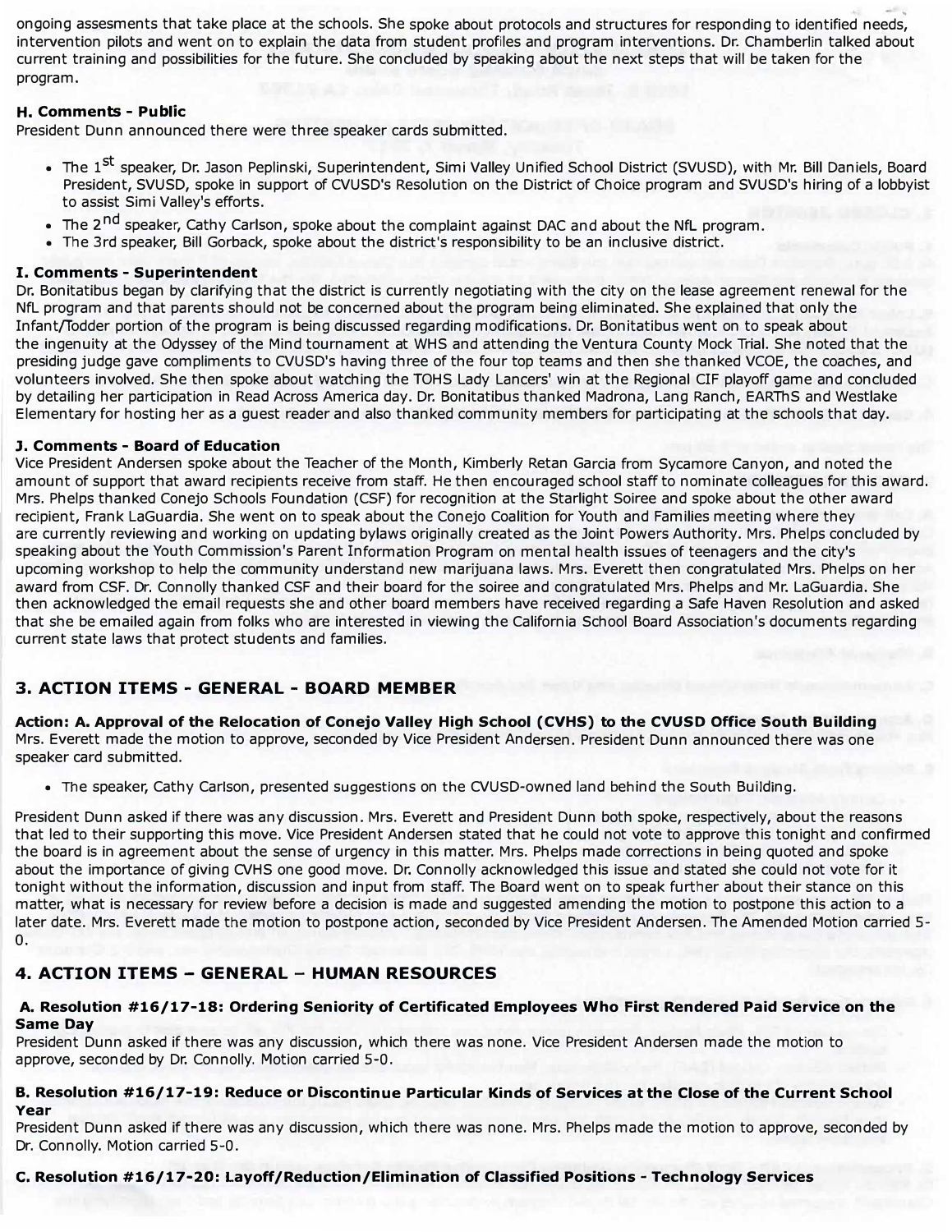President Dunn asked if there was any discussion, which there was none. Dr. Connolly made the motion to approve, seconded by Mrs. Phelps. Motion carried 5-0.

## **S. ACTION ITEMS - GENERAL - INSTRUCTIONAL SERVICES**

### **A. Approval of New Board Policy 5116.2 - Involuntary Student Transfers**

President Dunn asked if there was any discussion, which there was none. Mrs. Phelps made the motion to approve, seconded by Dr. Connolly. Motion carried 5-0.

### **B. Approval of New Administrative Regulation 6173.3 - Education for Juvenile Court School Students**

President Dunn asked if there was any discussion, which there was none. Vice President Andersen made the motion to approve, seconded by Dr. Connolly. Motion carried 5-0.

### **c. Approval of Neighborhood for Learning - Market Rate Preschool Tuition Fee Increase Effective 2017 /2018 School Year**

President Dunn announced there was one speaker card. Vice President Andersen made the motion to approve, seconded by Dr. Connolly. Motion carried 5-0.

• The 1st speaker, Heidi Renwald, suggested the Board approve only a 10% fee increase based on previous year data and requested the upcoming year's forecast.

President Dunn asked if there was any discussion. Board members asked questions to staff to which Mr. Iezza answered. President Dunn announced there was one more speaker card.

• The 2nd speaker, Carolina Rhodes, recommended that the upcoming year's projections are evaluated before fee increases are decided upon.

Motion carried 5-0.

 $n = 2$ 

## **6. ACTION ITEMS - GENERAL - BUSINESS SERVICES**

### **A. Approval of 2016-2017 Second Interim Financial Statements**

President Dunn asked if there was any discussion, which there was none. Mrs. Phelps made the motion to approve, seconded by Dr. Connolly. Motion carried 5-0.

President Dunn announced at 8:20 p.m. there would be a five minute break. The meeting reconvened at 8:26 p.m.

## **7. ACTION ITEMS - CONSENT**

- **A. Approval of Minutes**
- **B. Personnel Assignment Orders**
- **C. Stipulated Agreement - Student 5-16/17 SA**
- **D. Overnight Trip Request - NPHS Dance Team - USA Dance Nationals**
- **F. Overnight Trip Request - WHS Academic Decathlon Team**
- **G. Approval of Venue Change for the K-8 Extended School Year (ESY) Summer Program -**
- **H. Approval of Purchase Order Report #917**
- **I. Approval of Disposal of Surplus and Obsolete Equipment**

**J. MEASURE I: Approval of Award of Contract - Kitchen Upgrades - Various Sites**

## **K. MEASURE I: Approval of Award of Contract - Kitchen Upgrades - Newbury Park and Thousand Oaks High Schools**

Mrs. Phelps made the motion to approve the Consent Agenda, seconded by Dr. Connolly. President Dunn asked if there was any discussion, which there was none. Motion carried 5-0.

# **8. INFORMATION/DISCUSSION ITEMS - GENERAL - HUMAN RESOURCES**

No Items.

## **9. INFORMATION/DISCUSSION ITEMS - GENERAL - INSTRUCTIONAL SERVICES**

**A. Approval of Amendments to Administrative Regulation 1230 - School-Connected Organizations** President Dunn announced there was one speaker card submitted.

 $\bullet$  The sneaker. Cathv Carlson, made suggestions on changing the Administrative Regulation and the Board Policy related to it.